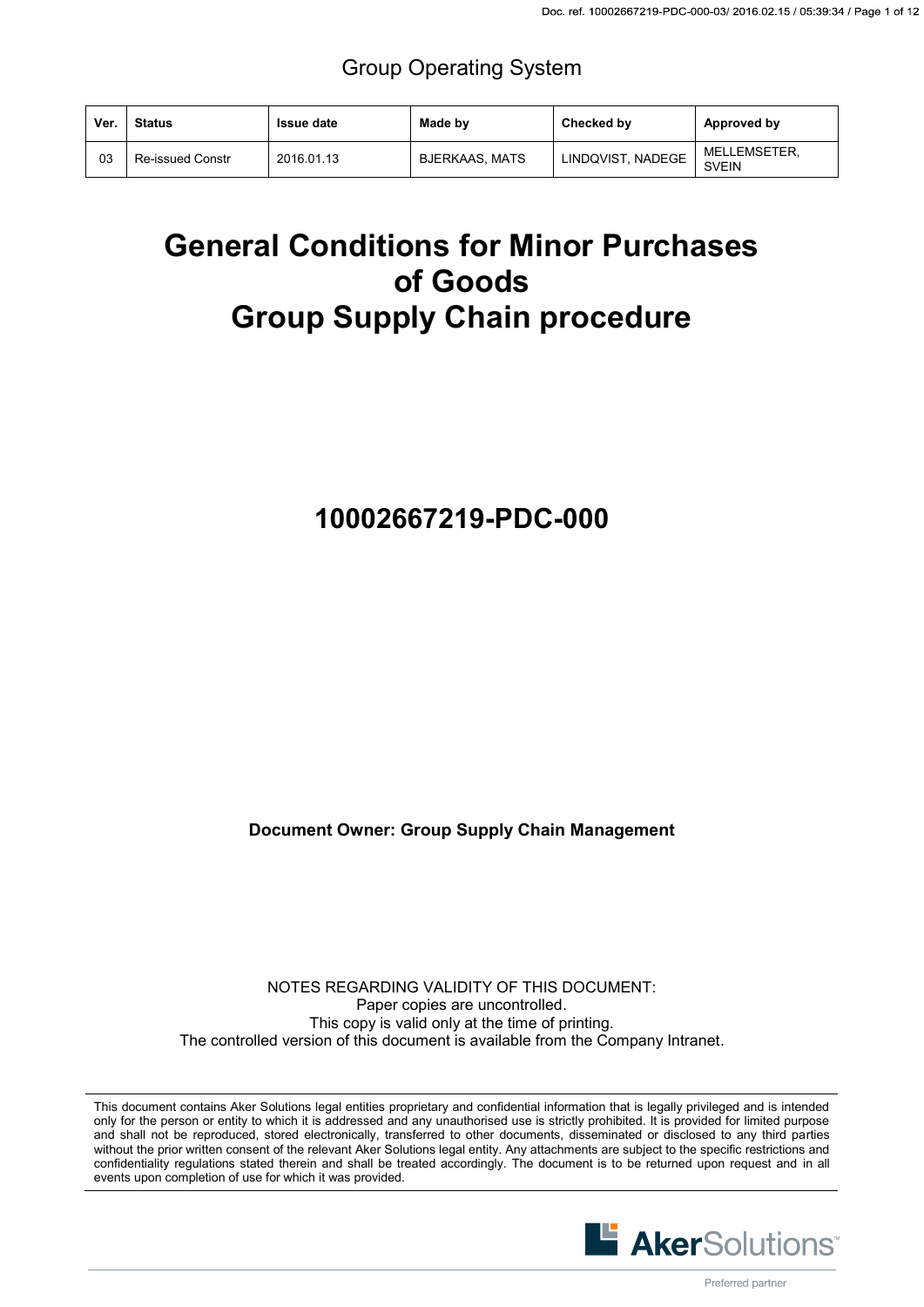|                                               | Reference   | 10002667219           |
|-----------------------------------------------|-------------|-----------------------|
| <b>General Conditions for Minor Purchases</b> | Version:    | 03 - Re-issued Constr |
| of Goods                                      | Issue date: | 2016.01.13            |
| Group Supply Chain procedure                  | Page:       | 2 of 12               |

### **TABLE OF CONTENTS**

| $\mathbf{1}$ .   |  |
|------------------|--|
| 2.               |  |
| 3.               |  |
| $\blacktriangle$ |  |
| 5 <sub>1</sub>   |  |
| 6.               |  |
| 7.               |  |
| 8.               |  |
| 9 <sub>1</sub>   |  |
| 10.              |  |
| 11.              |  |
| 12.              |  |
| 13.              |  |
| 14.              |  |
| 15.              |  |
| 16.              |  |
| 17.              |  |
| 18.              |  |

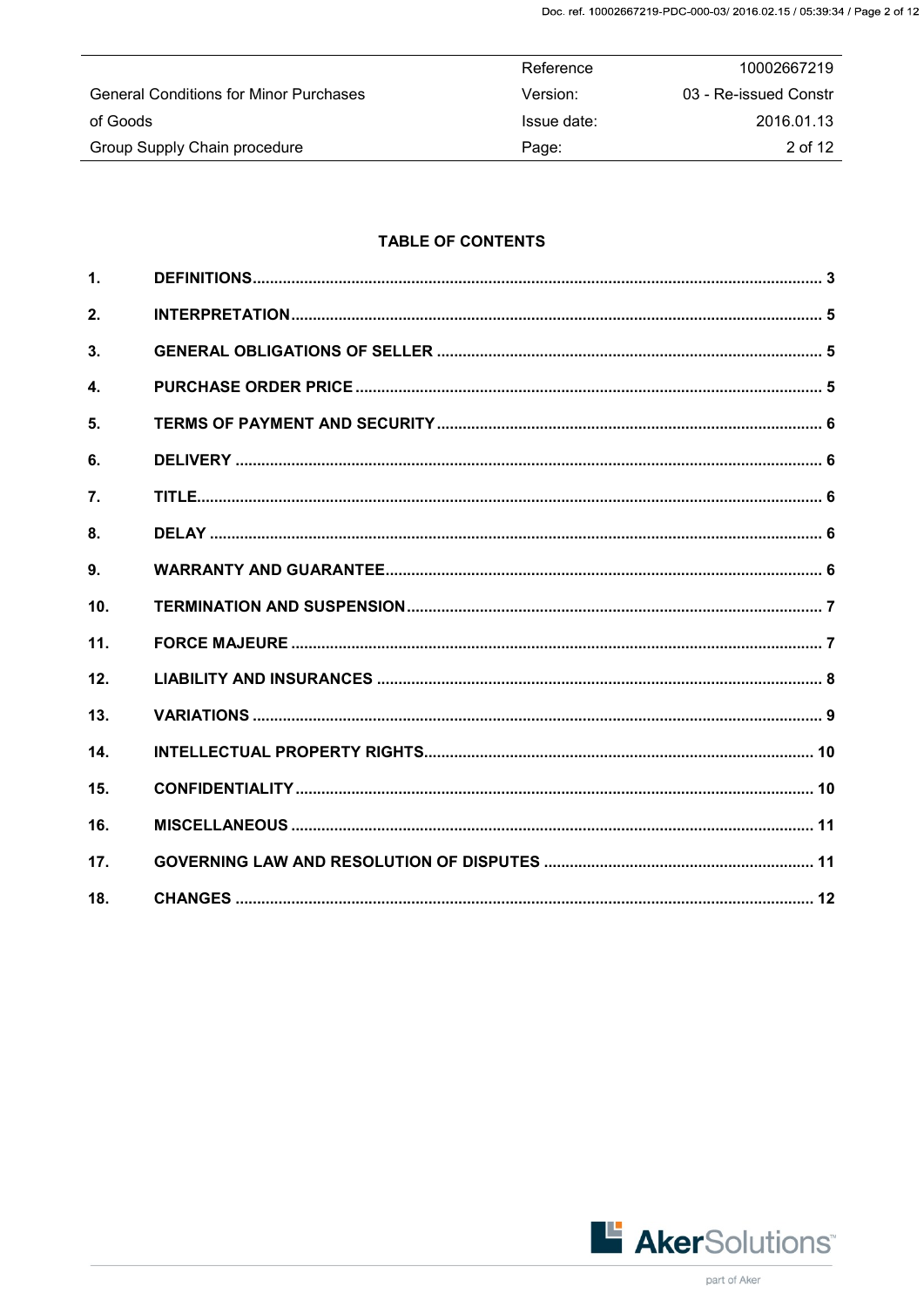|                                               | Reference   | 10002667219           |
|-----------------------------------------------|-------------|-----------------------|
| <b>General Conditions for Minor Purchases</b> | Version:    | 03 - Re-issued Constr |
| of Goods                                      | Issue date: | 2016.01.13            |
| Group Supply Chain procedure                  | Page:       | 3 of 12               |

### <span id="page-2-0"></span>**1. DEFINITIONS**

### BUYER:

The company stated as such in the PURCHASE ORDER or its successors or permitted assignees.

### BUYER INFORMATION:

Drawings, documents, specifications, technical information, computer programs and other information owned or to which BUYER obtains ownership according to article 14, or provided by BUYER to SELLER for performance of WORK under a PURCHASE ORDER

### BUYER GROUP:

BUYER and its parents, subsidiaries and affiliated companies, BUYER's other suppliers and contractors of any tier, to the extent they are involved in the project to which the PURCHASE ORDER relates, CLIENT, and the officers, directors, employees, agents, and representatives of such.

### CLIENT:

A third party with whom BUYER has a contract with to provide the WORK.

### COMPLETION:

The date of issue of BUYER's written acceptance of the WORK, in which BUYER confirms that all and any WORK is complete and in accordance with the requirements of the PURCHASE ORDER. Such acceptance does not relieve SELLER of any guarantee or warranty obligations, or other obligations and liabilities in relation to the PURCHASE ORDER.

### DELIVERY:

The transfer of risk for the GOODS to BUYER as further defined in the PURCHASE ORDER and Article 6.

### DELIVERY DATE(S):

The date of SELLER's DELIVERY of the WORK as stated in the PURCHASE ORDER.

### DOCUMENTS:

Drawings, documentation, calculations, certificates, manuals, datasheets and all other technical, commercial or other documentation and data to be supplied by SELLER under the PURCHASE ORDER on media specified therein.

FORCE MAJEURE: Defined in Article 11.

### GOODS:

All equipment, items and materials to be delivered by SELLER pursuant to the PURCHASE ORDER other than the DOCUMENTS.

### INTELLECTUAL PROPERTY:

Any and all tangible and intangible: (i) rights associated with works of authorship, including copyrights, moral rights, neighbouring rights, and derivative works thereof, (ii) trademark and trade name rights, (iii) trade secret rights, (iv) patents, design rights, and other industrial property rights, (v) know how and trade secrets, and, (vi) all other intellectual property rights (of every kind and nature however designated) whether arising by operation of law, treaty, contract, license, or otherwise, together with all registrations, initial applications, renewals, extensions, continuations, divisions or reissues thereof.

PARTY/PARTIES: SELLER and BUYER or either of them as the context dictates.

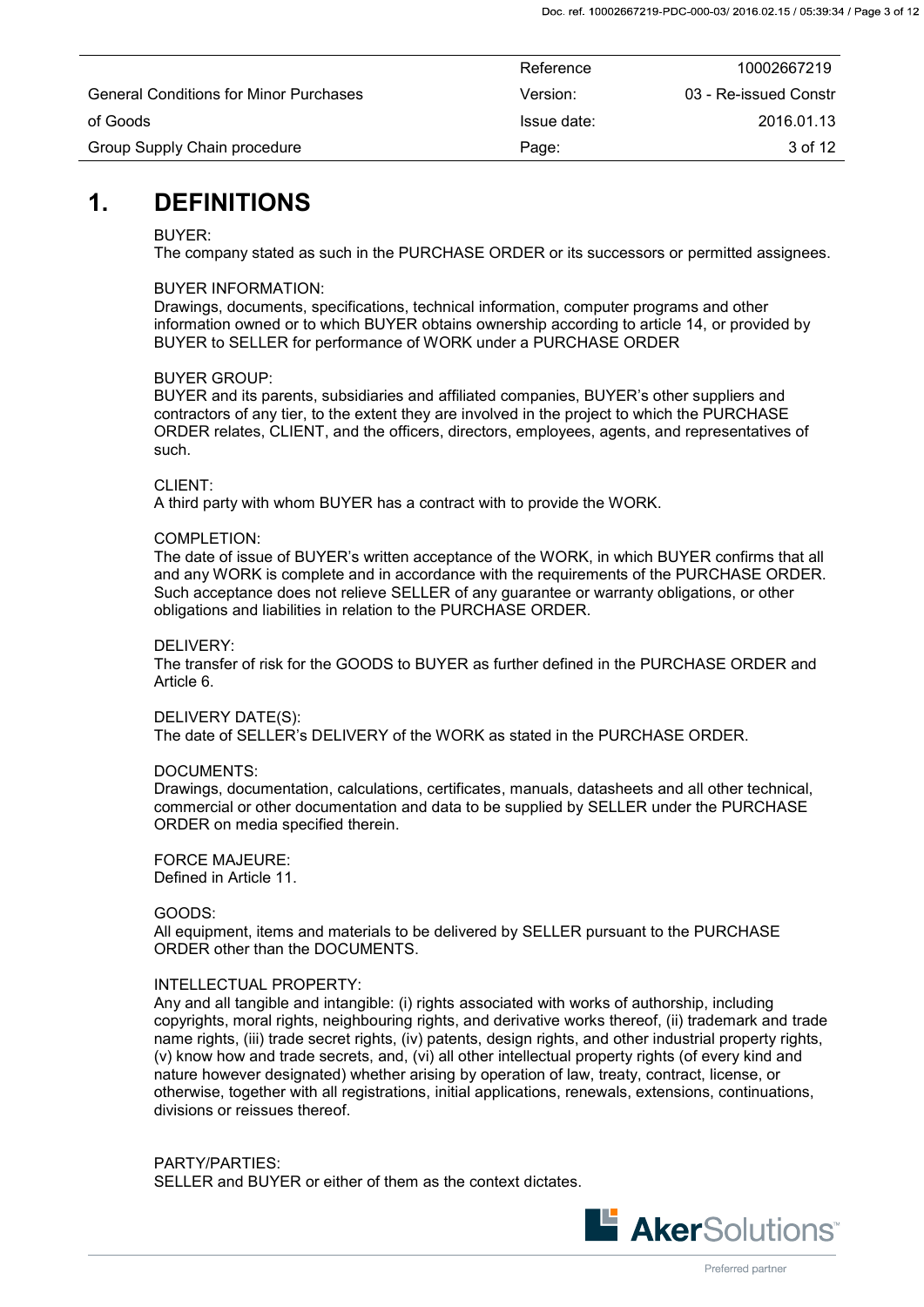|                                               | Reference   | 10002667219           |
|-----------------------------------------------|-------------|-----------------------|
| <b>General Conditions for Minor Purchases</b> | Version:    | 03 - Re-issued Constr |
| of Goods                                      | Issue date: | 2016.01.13            |
| Group Supply Chain procedure                  | Page:       | 4 of 12               |

### PURCHASE ORDER:

The separate contract document describing the WORK ("PURCHASE ORDER") together with any SPECIAL CONDITIONS, these General Conditions for Minor Purchases of Goods and any appendices and attachments thereto and any signed amendments and variations to said documents

#### PURCHASE ORDER PRICE:

The total price specified in the PURCHASE ORDER which shall constitute full compensation to SELLER for the WORK, including all costs, expenses, taxes (including VAT), duties, fees or charges of any kind incurred by or levied on SELLER GROUP related to the performance of the PURCHASE ORDER and the provision by SELLER of the WORK.

#### SELLER:

The company or person stated as such in the PURCHASE ORDER or its successors or permitted assignees.

#### SELLER GROUP:

SELLER and its parent, subsidiaries and affiliated companies, and SELLER's suppliers and contractors of any tier, to the extent they are involved in the project to which the PURCHASE ORDER relates, and the officers, directors, employees, agents, and representatives of such SELLER's parent, subsidiary, affiliate, supplier and contractor.

#### SERVICES:

All activities that SELLER is required to carry out and/or deliver under the PURCHASE ORDER, which are not GOODS or DOCUMENTS.

#### SPECIAL CONDITIONS:

The document attached to the PURCHASE ORDER which expressly varies these Intercompany General Conditions for Minor Purchases of Goods and which is signed by a duly authorized member of BUYER and SELLER.

#### TAXES:

Includes all compulsory charges imposed pursuant to the authority of a country, or political subdivision thereof, to levy taxes or fees on an entity or activity. Taxes include, but are not limited to, income taxes, employment taxes, franchise taxes, sales and use taxes, value added taxes ("VAT"), VAT applicable to non-residents, industry and commerce tax, property, ad valorem and excise taxes. Taxes do not include import/ export customs duties or fees and stamp duties unless specifically provided for.

#### WARRANTY PERIOD:

48 months from COMPLETION of the WORK (or the satisfactory passing of any inspections and prescribed tests if later), or 30 days after the BUYER's warranty obligations expire towards its CLIENT, whichever is later in time.

#### WORK:

All activities that SELLER is required to carry out under the PURCHASE ORDER including provision of the SERVICES, GOODS and DOCUMENTS as well as everything necessary for the provision of such in accordance with the PURCHASE ORDER.

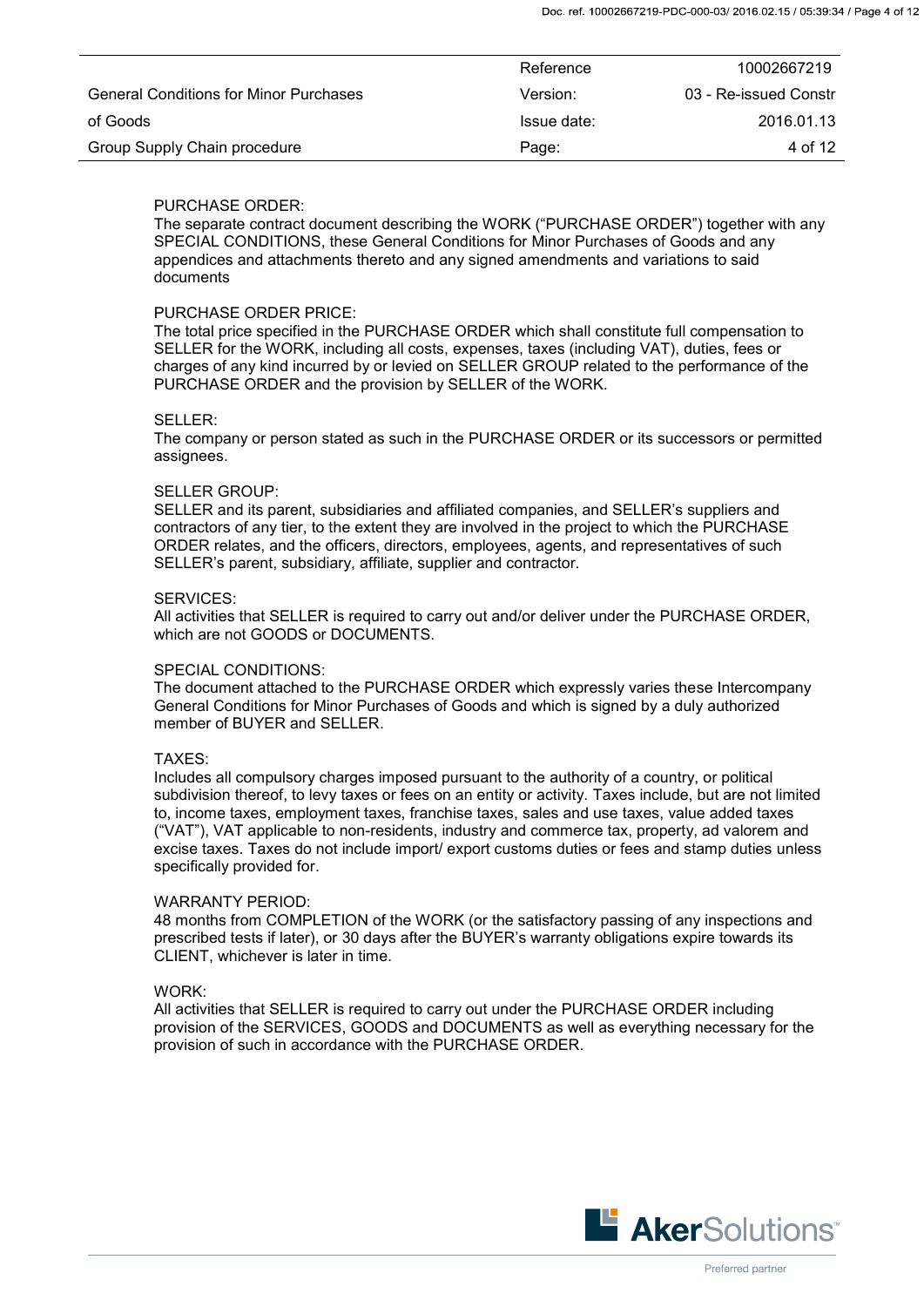|                                               | Reference   | 10002667219           |
|-----------------------------------------------|-------------|-----------------------|
| <b>General Conditions for Minor Purchases</b> | Version:    | 03 - Re-issued Constr |
| of Goods                                      | Issue date: | 2016.01.13            |
| Group Supply Chain procedure                  | Page:       | 5 of 12               |

### <span id="page-4-0"></span>**2. INTERPRETATION**

- 2.1. In the event of any conflict between the provisions of the PURCHASE ORDER, the various contract documents shall be given priority in the following order:
	- (a) Any SPECIAL CONDITIONS agreed between the PARTIES and constituted in writing.
	- (b) These General Conditions for Minor Purchases of Goods.
	- (c) The Purchase Order form.
	- (d) Appendices to the PURCHASE ORDER in the order they are listed, unless stated otherwise.
- 2.2. The governing language of the PURCHASE ORDER shall be the English language.
- 2.3. In the event that SELLER fails to return a signed PURCHASE ORDER to BUYER prior to or upon commencement of the WORK, said commencement of WORK by SELLER shall be deemed to constitute acceptance by SELLER of the PURCHASE ORDER issued by BUYER.

## <span id="page-4-1"></span>3. **GENERAL OBLIGATIONS OF SELLER**

3.1. SELLER shall ensure that the WORK is performed strictly in accordance with the terms of the PURCHASE ORDER and, with respect to the GOODS, in accordance with the DOCUMENTS furnished by SELLER and accepted by BUYER as detailed in the PURCHASE ORDER.

SELLER shall further ensure that the WORK is performed in accordance with high standards of engineering practice and workmanship and that the GOODS, DOCUMENTS and other deliverables are of a satisfactory quality as reasonably perceived by BUYER.

- 3.2. SELLER represents and warrants it has examined the PURCHASE ORDER and will examine other data supplied by BUYER from time to time. SELLER's failure to examine the PURCHASE ORDER and/or other data or to become knowledgeable about or to discover matters which SELLER ought to have known or discovered in the performance of its examination and which affect the WORK shall not relieve SELLER from its obligations under this PURCHASE ORDER
- 3.3. SELLER shall comply with and shall ensure SELLER GROUP complies with all applicable laws, rules and regulations of any governmental, judicial or regulatory body having jurisdiction over the WORK or any site where the WORK is performed, including without limitation laws, rules and regulations pertaining to health, safety and the environment, non-discrimination of the workforce, organisation of labour, engineering codes and standards. SELLER shall defend, indemnify and hold BUYER GROUP harmless from and against all claims, losses, damages, costs and expenses (including legal fees) arising out of SELLER's or SELLER GROUP's failure to comply with the aforesaid laws, rules and regulations.

## <span id="page-4-2"></span>4. **PURCHASE ORDER PRICE**

The PURCHASE ORDER PRICE shall be considered as fixed and firm unless expressly agreed to the contrary.

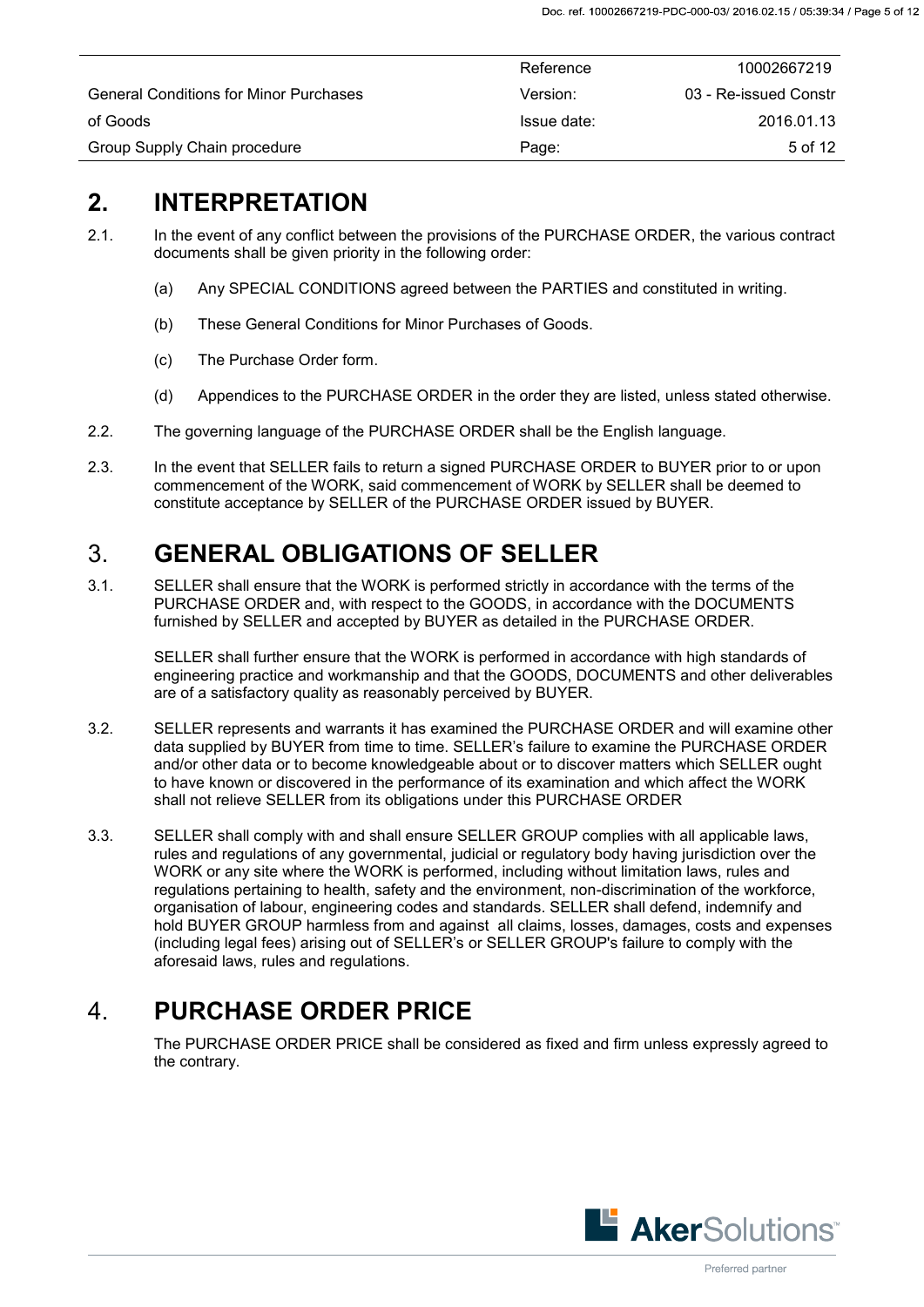|                                               | Reference   | 10002667219           |
|-----------------------------------------------|-------------|-----------------------|
| <b>General Conditions for Minor Purchases</b> | Version:    | 03 - Re-issued Constr |
| of Goods                                      | Issue date: | 2016.01.13            |
| Group Supply Chain procedure                  | Page:       | 6 of 12               |

## <span id="page-5-0"></span>5. **TERMS OF PAYMENT AND SECURITY**

- 5.1. BUYER shall make payment within 60 days following the receipt of a correctly rendered invoice, provided that SELLER's obligations under the PURCHASE ORDER have been fulfilled. BUYER may withhold payment of any disputed or insufficiently documented amounts.
- 5.2. SELLER shall submit a final invoice within 45 days of COMPLETION. The final invoice shall include all claims, fees, and sums owed pursuant to the PURCHASE ORDER. Anything not included in the final invoice cannot be submitted at a later date by SELLER and, after the expiry of this time period, SELLER hereby waives its right to make any further claims for additional payment pursuant to the PURCHASE ORDER.

## <span id="page-5-1"></span>6. **DELIVERY**

- 6.1. DELIVERY of the WORK shall take place according to the agreed terms of DELIVERY and DELIVERY DATE(S) contained in the PURCHASE ORDER
- 6.2. Unless expressly agreed otherwise by the PARTIES, the relevant Incoterms rule for DELIVEY and passing of risk shall be DDP at the location stated in the PURCHASE ORDER or if not stated, BUYER's premises as stated in the PURCHASE ORDER. Risk for loss or damage to the GOODS shall pass to the BUYER at the time of DELIVERY unless otherwise agreed in writing between BUYER and SELLER.

### <span id="page-5-2"></span>7. **TITLE**

Title to and ownership of the WORK, including the GOODS, DOCUMENTS and all materials intended for incorporation into the GOODS, shall pass to BUYER as soon as such GOODS or any materials or DOCUMENTS have been created, procured, incorporated into or used in the performance of the WORK, or upon DELIVERY, or when paid for by BUYER, whichever occurs first.

## <span id="page-5-3"></span>8. **DELAY**

- 8.1. As soon as SELLER believes, or has grounds for believing, that the DELIVERY or any part thereof will be delayed past the DELIVERY DATE(S), SELLER shall immediately notify BUYER in writing of the delay, the cause thereof and the measures SELLER will initiate at its own cost in order to minimize the delay.
- 8.2. If SELLER's delivery is delayed and deviates from any of the DELIVERY DATE(S), BUYER is entitled to liquidated damages amounting to 0.5% of the total PURCHASE ORDER PRICE, per commenced calendar day. The liquidated damages shall not exceed 20% of the total PURCHASE ORDER PRICE. BUYER AND SELLER hereby agree that the liquidated damages are a genuine reasonable pre-estimate of the losses which may be sustained by BUYER in the event that SELLER fails in its obligations under the PURCHASE ORDER and shall not be claimed or construed as a penalty or other unenforceable sum.

## <span id="page-5-4"></span>9. **WARRANTY AND GUARANTEE**

9.1. SELLER warrants and guarantees that, for the duration of the WARRANTY PERIOD, (i) it has performed and shall perform the WORK in accordance with the provisions of the PURCHASE ORDER, (ii) that the WORK will be free from any defects, (iii) the WORK shall be capable of achieving the performance standards set forth in the PURCHASE ORDER. In the event that within the WARRANTY PERIOD the WORK is found to be defective, inadequate or otherwise fails to meet the requirements of the PURCHASE ORDER, then SELLER shall forthwith, on written notice

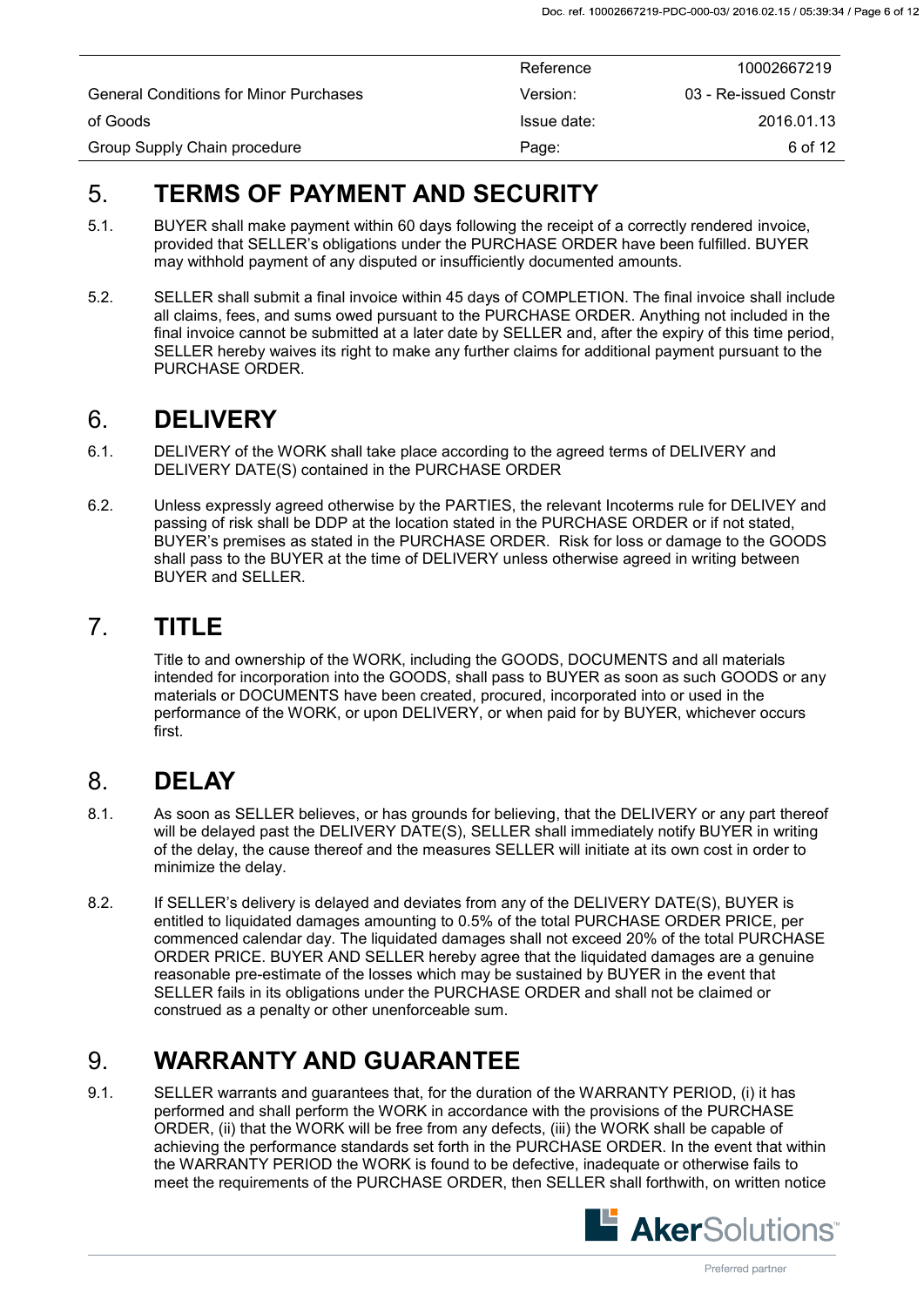|                                               | Reference   | 10002667219           |
|-----------------------------------------------|-------------|-----------------------|
| <b>General Conditions for Minor Purchases</b> | Version:    | 03 - Re-issued Constr |
| of Goods                                      | Issue date: | 2016.01.13            |
| Group Supply Chain procedure                  | Page:       | 7 of 12               |

from the BUYER, rectify or replace the WORK and carry out all necessary work associated with such rectification or replacement at SELLER's sole cost.

9.2. If SELLER makes rectifications according to article 9.1, the provisions of this Article 9 shall then apply to said corrections for the greater of a period of twenty four (24) months from the completion of such corrections or the end of the basic WARRANTY PERIOD, whichever is later in time.

## <span id="page-6-0"></span>10. **TERMINATION AND SUSPENSION**

- 10.1. BUYER may terminate or suspend this PURCHASE ORDER for any reason and at any time by written notification to SELLER and SELLER shall comply with such direction immediately or as directed.
- 10.2. In the event of termination at BUYER's convenience, BUYER shall pay the unpaid balance due to SELLER for that part of the WORK performed satisfactorily up to the date of termination.
- 10.3. In the event of suspension at BUYER's convenience, SELLER shall maintain, store and protect the WORK and shall be entitled to compensation only for documented and necessary expenses in connection with demobilisation and mobilisation of personnel and for other substantiated costs reasonably incurred by SELLER as a direct consequence of the suspension.
- 10.4. An 'Event of Default' shall occur when SELLER fails in any way to fulfil its obligations pursuant to the PURCHASE ORDER, is liable for the maximum of any limitation of liability hereunder, becomes insolvent or otherwise stops its payments.
- 10.5. If an Event of Default occurs, BUYER may choose one or more of the following alternatives:
	- a) Demand DELIVERY of the wholly or partially completed WORK and have it completed, at option of BUYER, by SELLER or a third party nominated by BUYER, at SELLER's sole cost
	- b) in case of Event of Default caused by breach of material obligation terminate the PURCHASE ORDER for default; and/or
	- c) Claim compensation for losses directly related to the Event of Default, including all costs to complete the WORK and related to any termination.

### <span id="page-6-1"></span>11. **FORCE MAJEURE**

11.1. Neither of the PARTIES shall be considered in breach of an obligation to the other under the PURCHASE ORDER to the extent that the PARTY can establish that fulfilment of the obligation has been prevented by FORCE MAJEURE.

The PARTY invoking FORCE MAJEURE shall, as soon as possible, notify the other PARTY in writing of the FORCE MAJEURE situation, the cause of delay and the presumed duration thereof.

- 11.2. For the purposes of the PURCHASE ORDER, a FORCE MAJEURE situation shall include, but not be limited to:
	- a) Riot, war, invasion, acts of foreign enemies, acts of terrorism, acts of piracy, civil war, rebellion, revolution, insurrection of military or usurped power,
	- b) Ionising radiations or contamination by radio-activity from any nuclear fuel or from any nuclear waste from the combustion of nuclear fuel or radio-active, toxic, explosive or other hazardous properties of any explosive nuclear assembly or nuclear component hereof,

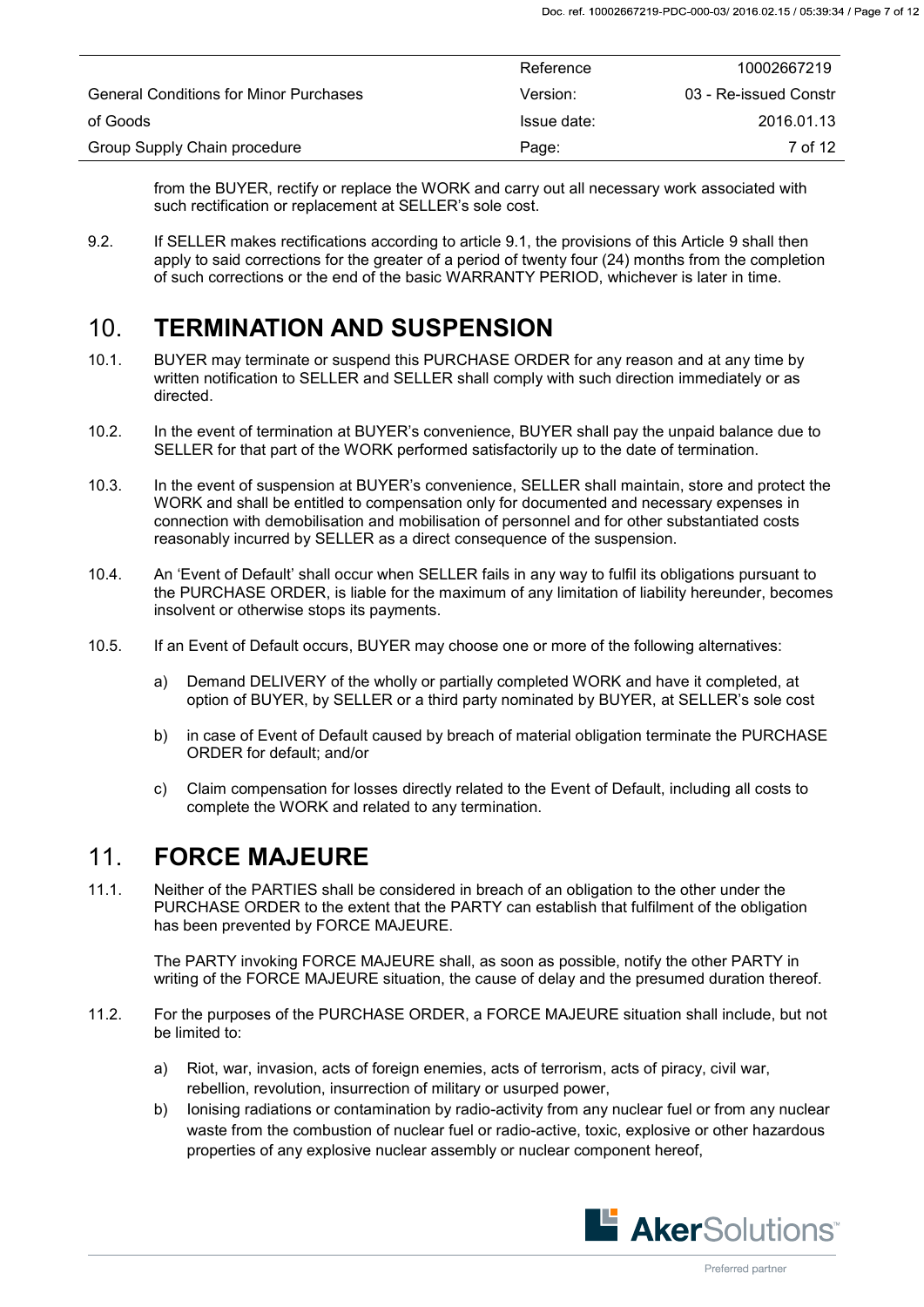|                                               | Reference   | 10002667219           |
|-----------------------------------------------|-------------|-----------------------|
| <b>General Conditions for Minor Purchases</b> | Version:    | 03 - Re-issued Constr |
| of Goods                                      | Issue date: | 2016.01.13            |
| Group Supply Chain procedure                  | Page:       | 8 of 12               |

- c) Unusually severe natural physical disasters that could not be reasonably anticipated, including earthquakes, floods, fires, explosions, hurricanes, typhoons, but excluding weather conditions less severe than the aforementioned,
- d) Strikes or industrial disputes at a national or regional level, excluding strikes and industrial disputes related to the activity of SELLER GROUP,
- e) Maritime or aviation disasters.

 Provided always that the occurrence is beyond the control of the PARTY affected and that such PARTY could not reasonably have foreseen such occurrence at the time of entering into the PURCHASE ORDER and could not reasonably have avoided or overcome it or its consequences.

- 11.3. Each PARTY is entitled to terminate the PURCHASE ORDER by written notice to the other PARTY if the FORCE MAJEURE situation continues, or it is obvious that it will continue, for more than 60 days. In such case BUYER may require the WORK to be delivered in the condition it is in at the date of termination upon paying a pro rata part of the PURCHASE ORDER PRICE. SELLER is entitled to the unpaid balance due to SELLER for that part of the WORK already performed prior to the occurrence of the FORCE MAJEURE situation and SELLER shall ensure that BUYER has full unrestricted title for the same.
- 11.4. In the case of FORCE MAJEURE, each PARTY shall cover its own costs resulting from the FORCE MAJEURE situation.

### <span id="page-7-0"></span>12. **LIABILITY AND INSURANCES**

- 12.1. SELLER shall defend, indemnify and hold BUYER GROUP harmless from and against any claim, howsoever arising, concerning:
	- (a) Personal injury to or loss of life of any member of SELLER GROUP,
	- (b) Loss of or damage to the WORK prior to the passing of risk therein to the BUYER, and loss or damage to the WORK or BUYER GROUP property or CLIENT property occurring thereafter to the extent attributable to the acts or omissions of the SELLER GROUP, and/or
	- (c) Loss of or damage to any property of SELLER GROUP.

This applies regardless of any form of liability, whether strict or by negligence, in whatever form, on the part of BUYER GROUP.

- 12.2. BUYER shall defend, indemnify and hold SELLER GROUP harmless from and against any claim concerning:
	- (a) Personal injury to or loss of life of any member of BUYER GROUP, and
	- (b) Loss of or damage to any property of BUYER GROUP except as otherwise provided in Article 12.1 above and in so far as the same are related to or used in connection with the PURCHASE ORDER.

This applies regardless of any form of liability whether strict or by negligence, in whatever form, on the part of SELLER GROUP.

12.3. SELLER shall defend, indemnify, and hold BUYER harmless from any and all liability, claims, losses, damages, costs and expenses (including legal fees) arising from death, disease or injury to any third party and loss of or damage to any third party property which arise out of the WORK.

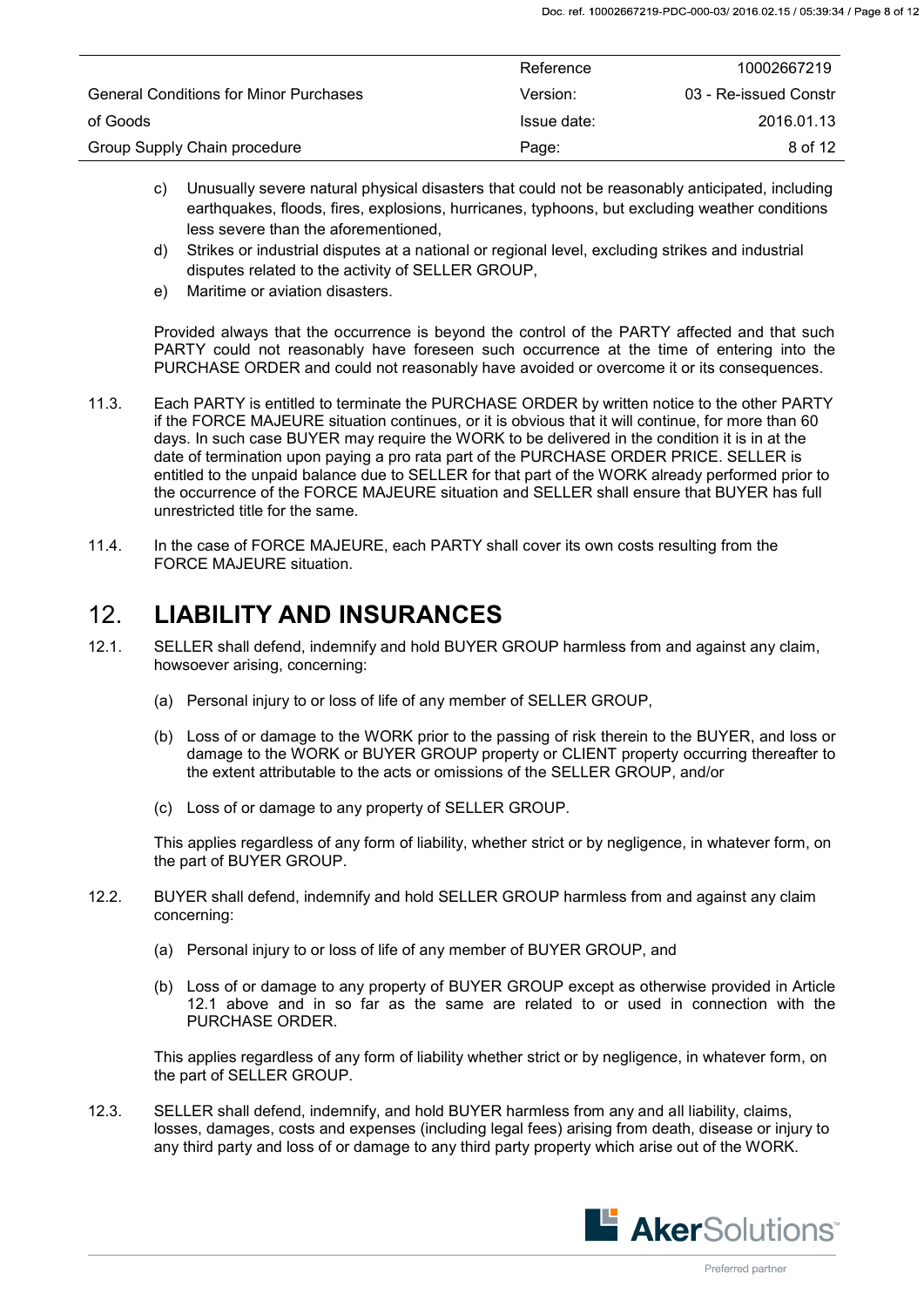|                                               | Reference   | 10002667219           |
|-----------------------------------------------|-------------|-----------------------|
| <b>General Conditions for Minor Purchases</b> | Version:    | 03 - Re-issued Constr |
| of Goods                                      | Issue date: | 2016.01.13            |
| Group Supply Chain procedure                  | Page:       | 9 <sub>of</sub> 12    |

- 12.4. Notwithstanding anything herein to the contrary, BUYER shall defend, indemnify and hold SELLER GROUP harmless from BUYER GROUP's own Indirect Loss, and SELLER shall defend, indemnify and hold BUYER GROUP harmless from SELLER GROUP's own Indirect Loss. This applies regardless of any liability, whether strict or by negligence, in whatever form, on the part of either PARTY. Indirect Losses are defined herein as any indirect or consequential loss, any loss of production, loss of product, loss of use, loss of revenue, loss of profit or anticipated profit, and similar losses and damages, regardless of whether such losses or damages were reasonably foreseeable at the time of entering into the PURCHASE ORDER or at the commencement of the WORK.
- 12.5. SELLER shall procure and maintain at SELLER's expense, and for the duration of the PURCHASE ORDER until the end of the WARRANTY PERIOD, all necessary insurances required for and adapted to the operations for the performance of the WORK.

### <span id="page-8-0"></span>13. **VARIATIONS**

- 13.1. BUYER may order variations to the WORK as in BUYER's opinion are desirable. Variations may include an increase or decrease in the quantity, character, quality, kind of execution of the WORK as well as variations to the DELIVERY DATE(S). Variations to the WORK shall be ordered through variation orders.
- 13.2. When BUYER requests a variation pursuant to Art.13.1 or prior to issuing a written variation order requests SELLER to provide an estimate of the effects of such variation, SELLER shall as soon as possible and at the latest within 10 days following BUYER's request submit a written confirmation or estimate containing a description of the effects the variation will have on the execution of the WORK (including the PURCHASE ORDER PRICE and DELIVERY DATE(S)). If SELLER does not issue such estimate or written confirmation within the aforesaid time limit, the variation shall be deemed not to have any effect on the PURCHASE ORDER. SELLER shall not initiate any variation WORK until BUYER has issued the variation order in writing.
- 13.3. If SELLER is of the opinion that it is entitled to a variation order, due to an instruction by BUYER or other circumstances resulting in an increase or decrease in the quantity, character, quality, kind or execution of the WORK as well as changes to the DELIVERY DATES(S), then SELLER shall issue a written request for a variation order without delay and at the latest within 10 days after SELLER became aware or ought to have become aware of such situation. If SELLER has not presented a request for a variation order without delay, or at the latest within 10 days after SELLER became aware or ought to have become aware such situation has occurred, then SELLER shall lose the right to a variation order and/or the right to adjust the PURCHASE ORDER PRICE, scope of the WORK and/or the DELIVERY DATE(S). Variations must be approved by BUYER by means of a written variation order before SELLER initiates the variation work.
- 13.4. Any possible adjustment to the rates, costs and prices due to variation orders shall be determined either by using the rates, cost or prices described in the PURCHASE ORDER, or if no comparable rates, costs or prices have been set, the PARTIES shall agree on a price that reflects the general level of pricing described in the PURCHASE ORDER. If a variation entails cost saving for SELLER, BUYER shall be credited accordingly.
- 13.5. A variation order shall not be allowed when the variation, revision, act of BUYER or occurrence is attributable to SELLER's breach of its performance obligations herein, or if minor revisions are required for recently completed WORK or WORK in progress. Disagreement as to effects with regards to a variation order shall not entitle SELLER to delay or withhold SELLER's DELIVERY and SELLER shall implement the variation without awaiting the final outcome of the dispute. The disagreement shall be stated in writing and confirmed by both PARTIES prior to SELLER's execution of the variation work.

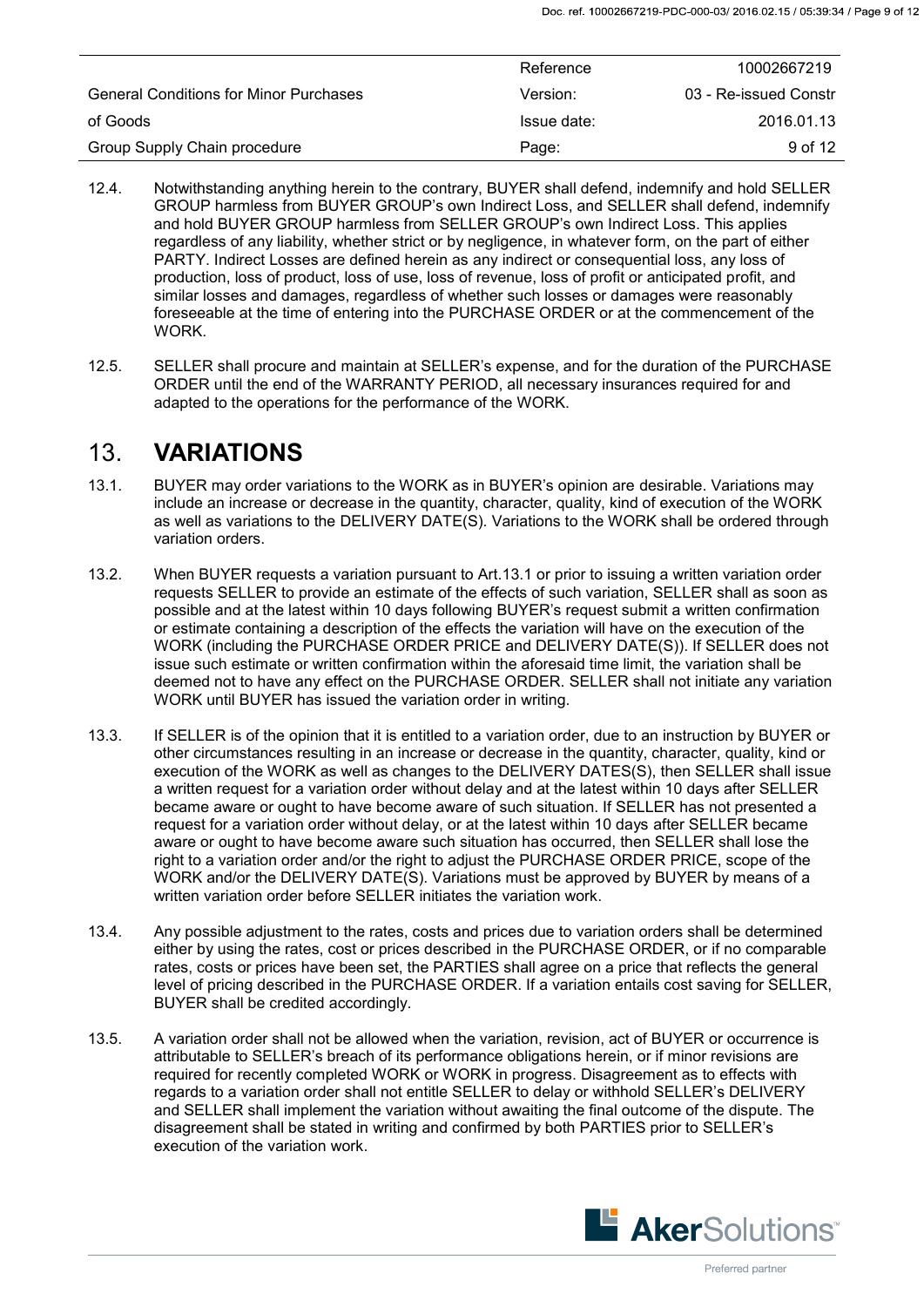|                                               | Reference   | 10002667219           |
|-----------------------------------------------|-------------|-----------------------|
| <b>General Conditions for Minor Purchases</b> | Version:    | 03 - Re-issued Constr |
| of Goods                                      | Issue date: | 2016.01.13            |
| Group Supply Chain procedure                  | Page:       | 10 of 12              |

## <span id="page-9-0"></span>14. **INTELLECTUAL PROPERTY RIGHTS**

- 14.1. Subject to 14.2 and 14.4, all INTELLECTUAL PROPERTY in and related to the WORK, including the DOCUMENTS, which is developed by SELLER GROUP in connection with the WORK or otherwise arising out of the WORK shall be the property of BUYER.
- 14.2. The PARTIES agree that all INTELLECTUAL PROPERTY owned by a PARTY prior to entering into the PURCHASE ORDER will remain the property of that PARTY.
- 14.3. All INTELLECTUAL PROPERTY in BUYER INFORMATION shall remain at all times the property of BUYER or CLIENT. BUYER INFORMATION shall not be used by SELLER other than for the purpose of the WORK and shall, upon written request by BUYER, be returned to BUYER when the WORK is completed.
- 14.4. SELLER shall maintain ownership of inventions, developments and enhancements of SELLER INTELLECTUAL PROPERTY, in addition to INTELLECTUAL PROPERTY produced independently of the PURCHASE ORDER, unless any of such are based in whole or in part on BUYER INFORMATION, in which event they shall be owned by BUYER.
- 14.5. SELLER shall notify BUYER of any INTELLECTUAL PROPERTY which BUYER shall obtain ownership of, or rights to, hereunder, and SELLER shall provide the necessary assistance to enable BUYER to acquire such rights. BUYER shall pay SELLER for all reasonable costs in connection with such assistance in accordance with applicable law.
- 14.6. SELLER shall provide and grant to BUYER and CLIENT and to anyone authorised by BUYER and CLIENT an irrevocable, perpetual, transferable, royalty-free, world-wide, non-exclusive license to all INTELLECTUAL PROPERTY owned by SELLER hereunder to the extent necessary for BUYER, CLIENT or their transferees to utilise the WORK and the DOCUMENTS, including the engineering, procurement, construction, installation, operation, maintenance, modification, adaptation and repair of such. Said license may be freely assigned to any end user of the WORK.
- 14.7. SELLER shall indemnify and hold harmless BUYER GROUP against any actual or alleged claims and proceedings, including legal fees, by BUYER GROUP or third parties with regard to infringement or violation of any INTELLECTUAL PROPERTY rights, in any jurisdiction, in connection with the WORK.

## <span id="page-9-1"></span>15. **CONFIDENTIALITY**

SELLER shall keep confidential all BUYER INFORMATION and all information arising out of the PURCHASE ORDER, including the terms of the PURCHASE ORDER, and shall only use BUYER INFORMATION for the purpose of the performance of the WORK. SELLER shall not divulge to a third party the said information without the written consent of BUYER, unless such information:

- (a) Is already known to SELLER at the time the information was received, and/or
- (b) Is or becomes part of the public domain (except by default of SELLER or its personnel), and/or
- (c) Is rightfully received from a third party without an obligation of confidentiality, and/or
- (d) Is required to be disclosed by law.

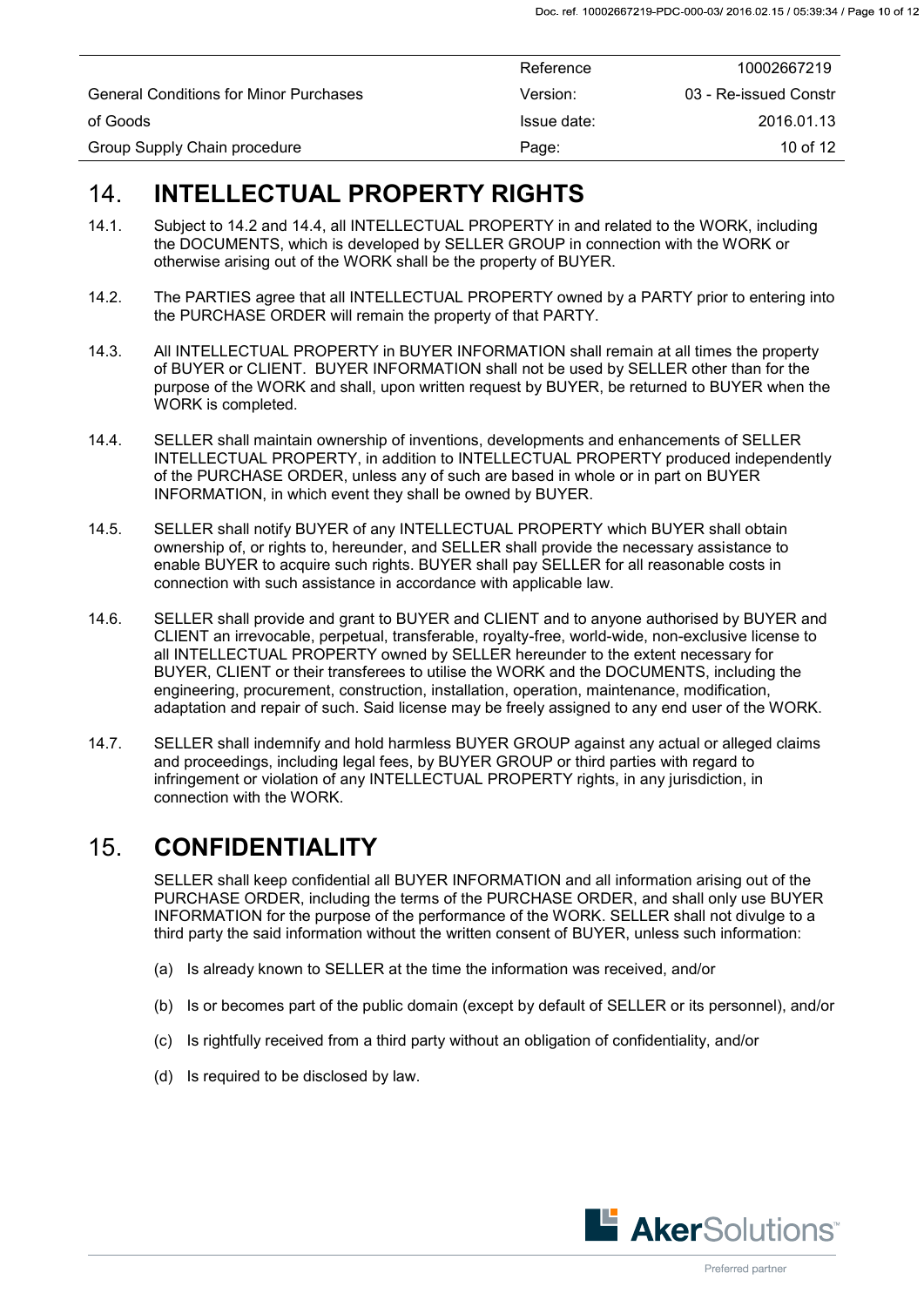|                                               | Reference   | 10002667219           |
|-----------------------------------------------|-------------|-----------------------|
| <b>General Conditions for Minor Purchases</b> | Version:    | 03 - Re-issued Constr |
| of Goods                                      | Issue date: | 2016.01.13            |
| Group Supply Chain procedure                  | Page:       | 11 of 12              |

## <span id="page-10-0"></span>16. **MISCELLANEOUS**

- 16.1. The PURCHASE ORDER constitutes the entire agreement and understanding between the PARTIES in respect of the matters dealt with in it and supersedes all prior agreements, promises, correspondence, discussions, representations and understandings relating to the WORK, except those expressly set forth herein.
	- Other conditions shall not apply to the PURCHASE ORDER unless BUYER has accepted these in writing.
- 16.2. BUYER is entitled to assign, novate or otherwise transfer his rights and obligations under the PURCHASE ORDER, fully or partly, to any affiliates or any third parties. SELLER may not assign his rights and obligations under the PURCHASE ORDER without BUYER's prior written consent.
- 16.3. Except as expressly provided in the PURCHASE ORDER it is agreed that the PURCHASE ORDER is not intended to and does not give any person who is not a party to this PURCHASE ORDER any rights to enforce any provision contained herein.
- 16.4. No waiver by BUYER of any breach of any of the terms and conditions of the PURCHASE ORDER shall be construed as a waiver of any subsequent breach whether of the same or of any other term or condition hereof. No waiver shall be validly made unless made in writing.

## <span id="page-10-1"></span>17. **GOVERNING LAW AND RESOLUTION OF DISPUTES**

- 17.1. Unless expressly agreed otherwise by the PARTIES, the PURCHASE ORDER shall be governed by and interpreted in accordance with Norwegian law.
- 17.2. Disputes arising in connection with or as a result of the PURCHASE ORDER, and which are not resolved by mutual agreement, shall be settled by court proceedings. Unless expressly agreed otherwise by the PARTIES, any court proceeding shall be brought before Oslo District Court.